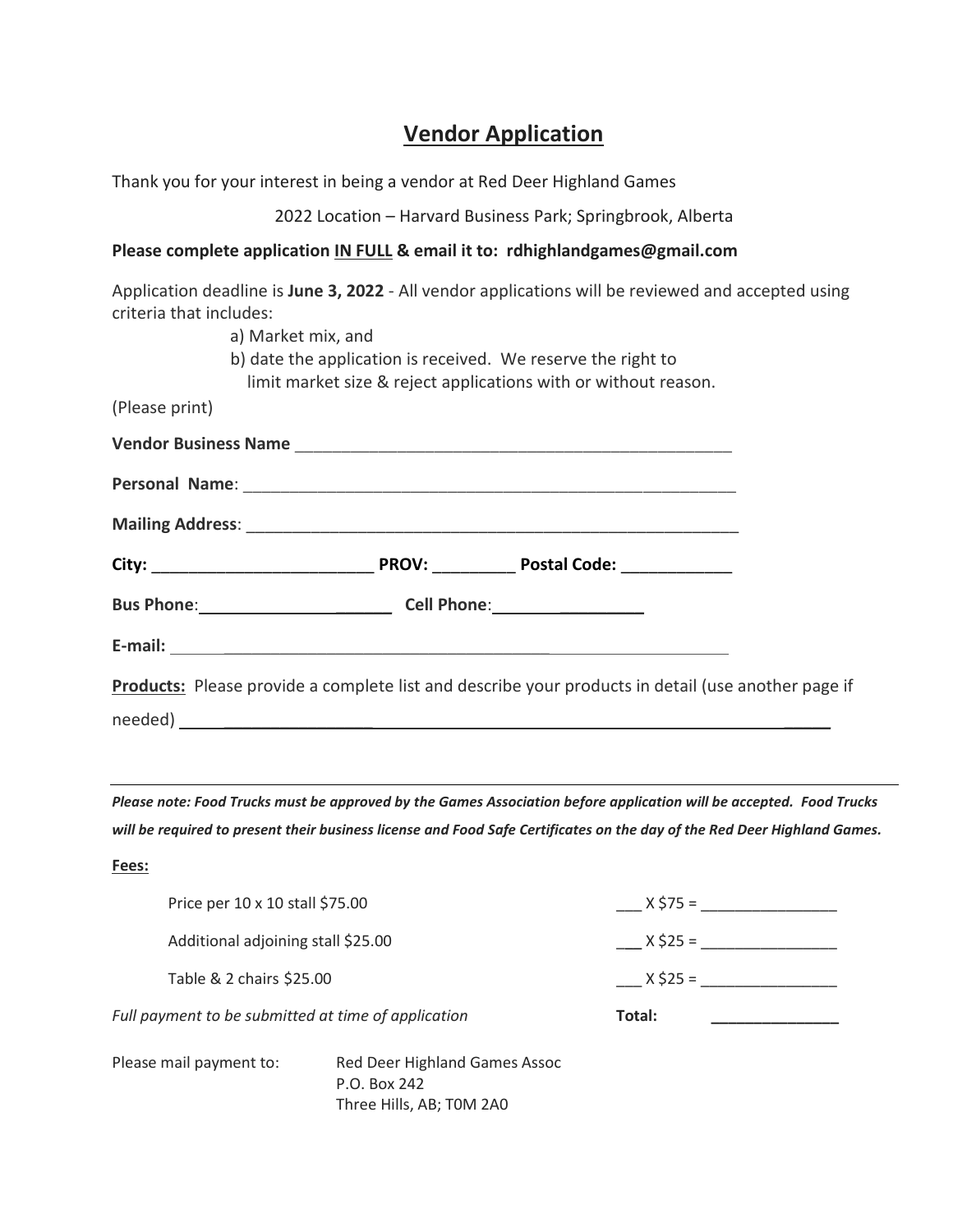### **Waiver**

#### (This signed Waiver must be returned with the application)

In consideration of being allowed to use the facilities of the Red Deer Highland Games, we the undersigned hereby agree:

To waive any and all claims that we, may have against the Red Deer Highland Games Association, its directors and officers, employees, agents, representatives & volunteers. To release the Red Deer Highland Games Association from any and all liability for any loss, damage, and injury or expense that occurs out of the use of the space provided by the Red Deer Highland Games Association, by the above-named vendor, their family, employees or volunteers.

To hold harmless and indemnify the Red Deer Highland Games Association, from any and all liability for any property damage, personal injury to any third party or other financial loss or expense, including legal expense and costs of a solicitor-and-his own-client full indemnity basis, resulting from the participation in the Red Deer Highland Games.

I/We, the undersigned, hereby acknowledge that we have read the foregoing and understand its content, import and meaning.

| Signature: |  |  |  |
|------------|--|--|--|
|            |  |  |  |
|            |  |  |  |

| Date: | ___________<br>________ |  |
|-------|-------------------------|--|
|-------|-------------------------|--|